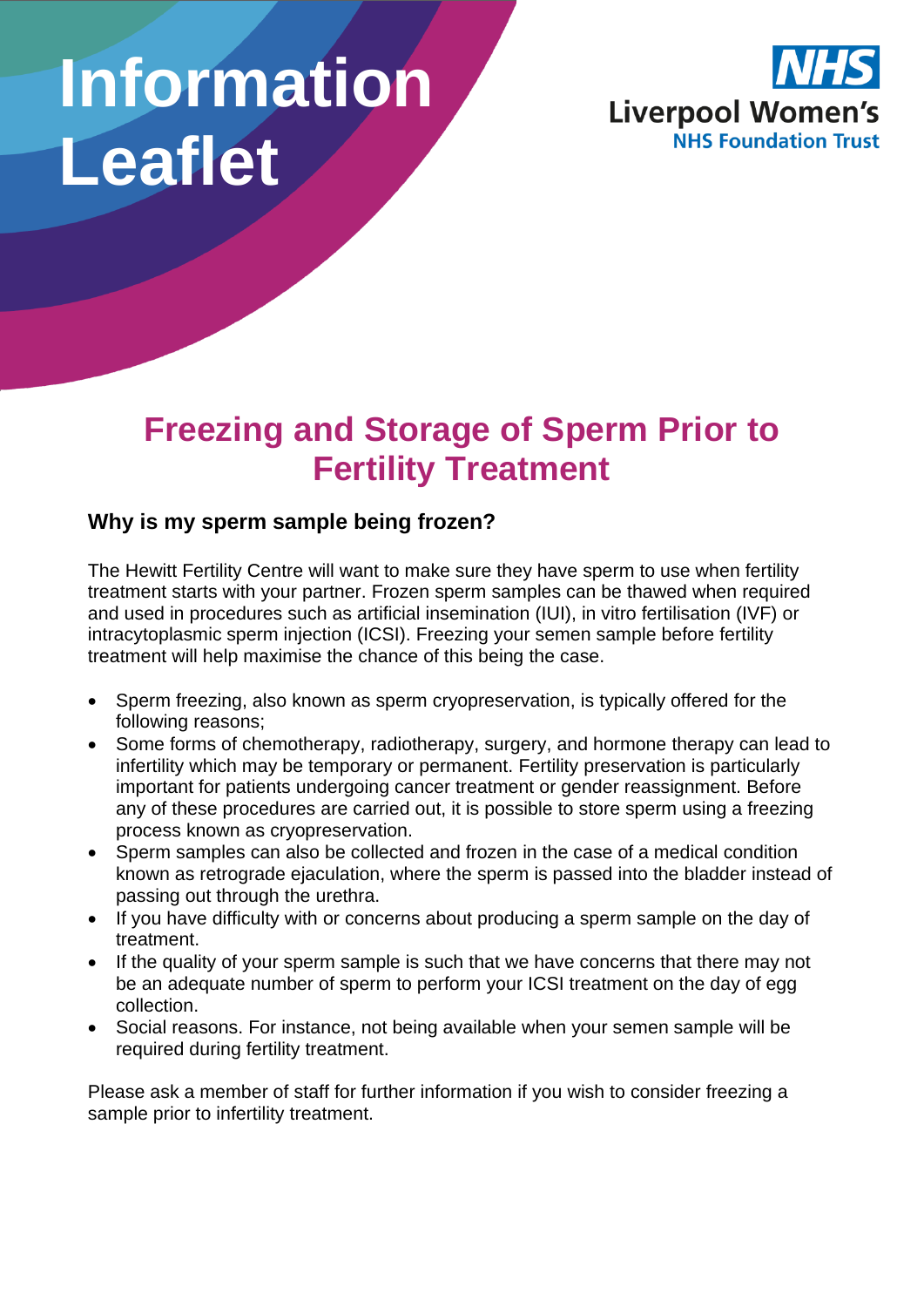# **I've been asked to freeze my sperm, what happens next?**

If your doctor has recommended sperm freezing, you will first have a blood test where we screen for HIV, Hepatitis B & C. This is for sperm storage purposes as there is a theoretical risk of viral cross-contamination between samples.

Once the results of the blood test become available, The Hewitt Fertility Centre will then telephone you to arrange an appointment date and time to visit the centre and store your sperm. The appointment made will be before further treatment is due to begin (IVF,ICSI or IUI treatment).

On your sperm freeze appointment date, you will first have a consultation with a Reproductive Scientist to discuss the implications of storing your sperm and complete the relevant consent forms. You will be asked questions with regards to the storage and use of stored samples. At this appointment, you will have the opportunity to ask any questions you might have.

Next, you will be asked to produce a semen sample through masturbation. The centre has private, specially designed, sound-proof production rooms available in which you produce your sample. In some circumstances, it may be possible to produce your sample at home, provided it is delivered to the centre within one hour.

#### **What happens to my sperm once I've produced a sample?**

Once you have produced your sample, it will undergo a semen analysis test to quantify the quality of the sample. Your sample will then have cryoprotectant added (a liquid media that prevents damage to sperm cells during freezing) before being transferred into a number of 'sperm straws'. The straws are gradually cooled to -196°C. Once cooled, your sample will be placed into special containers called dewars, where they will be kept in liquid nitrogen until you potentially require them for fertility treatment.

# **Have I produced enough sperm and what is its quality like?**

The Hewitt Fertility Centre will ensure that enough of your sperm will be frozen for future fertility treatment/s. This may involve attending the centre up to two further times. We will know whether further appointments will be needed after you have produced your first sample and will arrange this with you if further appointments are required. If your sample is unsuitable for storage, you can discuss your options and next steps with your clinician. You are also welcome to use our counselling service if you wish to do so.

# **What are the legal implications for storing sperm?**

All fertility centres are under the regulation of the Human Fertilisation and Embryology Authority (HFEA). Prior to freezing and storing sperm, it is a legal requirement that you give written consent concerning;

- Storage of your sperm and the length to which it is stored for
- The circumstances to which your sperm can be used in the future (you may have a partner with whom you wish to have a family named on your form)
- Your decision over any embryos created using your sperm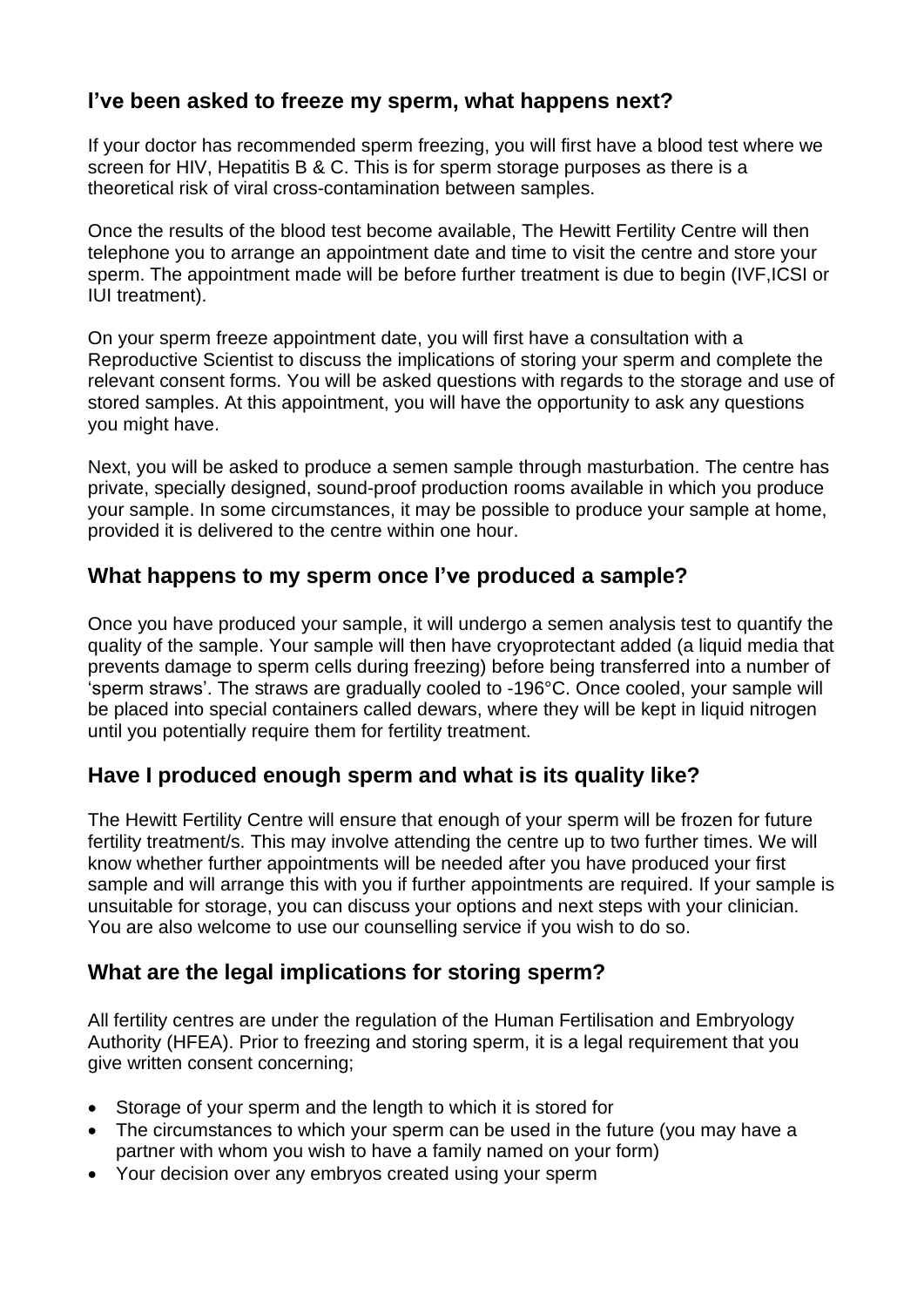• What happens to your frozen sperm in the event of your death or incapacitation

#### **What will happen if your sperm is not used**

You are free to withdraw or vary the terms of your consent at any time. You should be aware that in the event of your death, you can have your name registered as the parent of any child or children born as a result of using your sperm, provided you have consented to this in writing. If your circumstances change, for instance you move address, change telephone number, or separate from your partner at the time of storage, it is vitally important that you make the Hewitt Fertility Centre aware of these changes immediately.

#### **How long can sperm be stored?**

In normal cases, sperm may be legally stored for up to ten years. This storage period can be extended up to 55 years if premature infertility is diagnosed or suspected to occur. It is unlawful to store sperm beyond the period to which you consent, and the Hewitt Fertility Centre has a legal obligation to dispose of your sample once consent has expired.

#### **Do I have to pay for freezing & storing my sperm?**

This is dependent upon which NHS clinical commissioning group you fall under and what specific criteria they have set for funding sperm storage. This will be assessed before you freeze sperm.

If you qualify for NHS funding, sperm storage is typically funded by the NHS for 10 years.

When funding for storage ends, you will be contacted by the Hewitt Fertility Centre to ask whether you wish to continue storage up until the length that you have legally consented for. Continued storage after this period, will incur an annual fee.

If you do not qualify for NHS funding, sperm freezing and storage incurs a fee.

# **How successful is the use of frozen sperm?**

We would expect around 50 to 75% of your frozen sperm sample to survive the thawing procedure. Treatment using frozen sperm has a similar success rate to treatment using fresh sperm. Please note, success rates are partly dependant on sperm quality.

#### **Safety & Quality**

We promise to look after your sperm as carefully as possible but we cannot be held responsible for its safety or the risk of the loss of sperm due to equipment failure. In addition we cannot guarantee your sperm will survive the freeze-thaw process or that a successful pregnancy will result from its use.

The Lewis-Jones Andrology Department at the Hewitt Fertility Centre has provided a dedicated Andrology service for over 30 years. We are attached to the Hewitt Fertility Centre HFEA licenced centre 0007) and can provide all fertility treatments potentially required in the future. We also have a centre at Knutsford (Centre number 0344) where the same care can be provided if more convenient and appropriate.